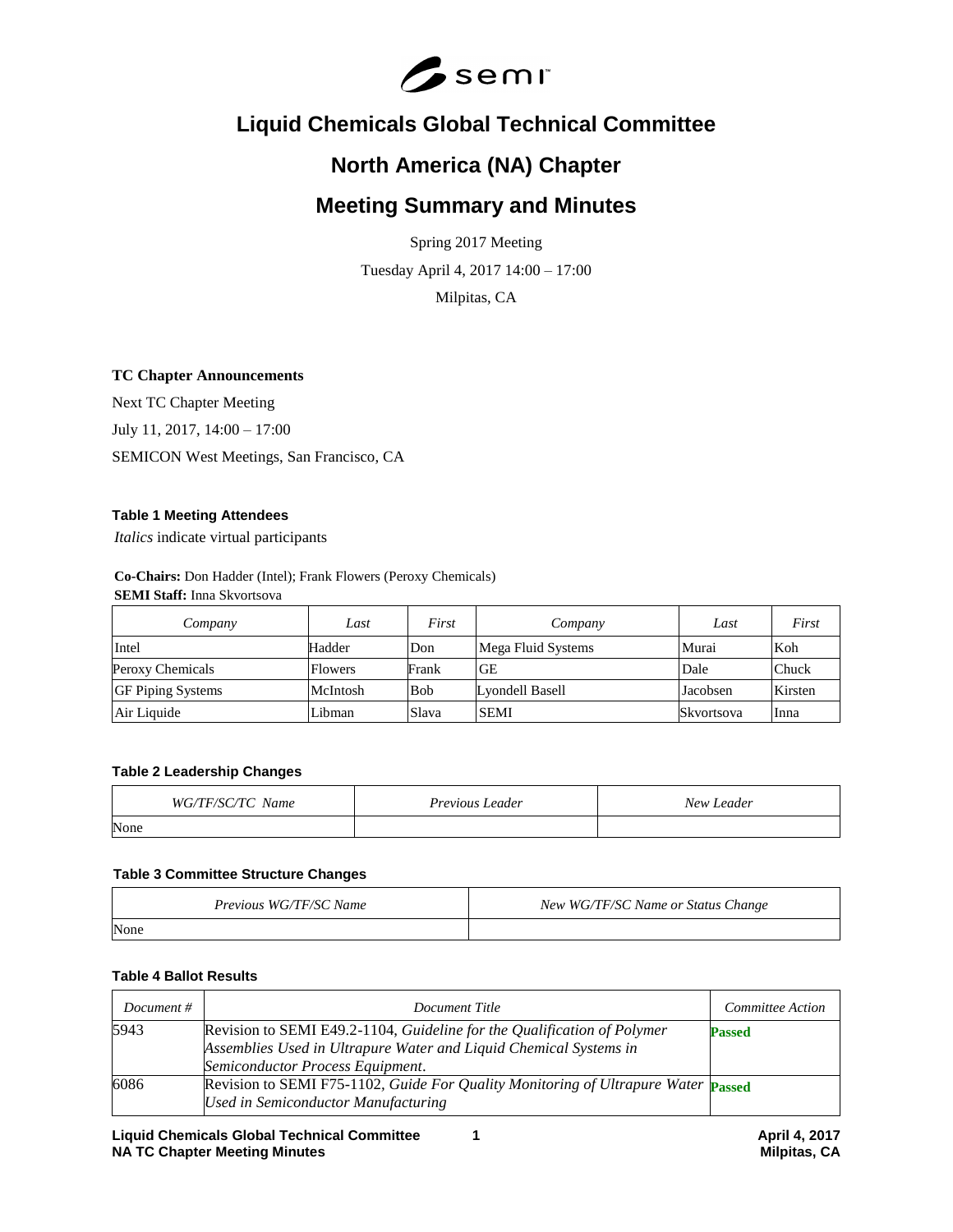

## **Table 4 Ballot Results**

| Document # | Document Title                                                                                                                                                                                                     | Committee Action |
|------------|--------------------------------------------------------------------------------------------------------------------------------------------------------------------------------------------------------------------|------------------|
| 6129       | Revision to SEMI F61-0301 (Reapproved 0309) Guide for Ultrapure Water<br>System Used in Semiconductor Processing, with title change to: Guide to Design<br>and Operation of a Semiconductor Ultrapure Water System | <b>Passed</b>    |

Note 1**: Passed** ballots and line items will be submitted to the ISC Audit & Review Subcommittee for procedural review.

Note 2: **Failed** ballots and line items were returned to the originating task forces for re-work and re-balloting or abandoning.

## **Table 5 Activities Approved by the GCS prior to the Originating TC Chapter meeting**

| #    | Type         | <i>SC/TF/WG</i> | <b>Details</b>                                                                                                                                                                                                                                    |
|------|--------------|-----------------|---------------------------------------------------------------------------------------------------------------------------------------------------------------------------------------------------------------------------------------------------|
| 6129 | <b>SNARF</b> | <b>UPW TF</b>   | Revision to SEMI F61-0301 (Reapproved 0309), Guide for Ultrapure Water System<br>Used in Semiconductor Processing, with title change to: Guide to Design and Operation<br>of a Semiconductor Ultrapure Water System<br>Approved by GCS 12/16/2016 |
| 6136 | <b>SNARF</b> | <b>UPW TF</b>   | Revision to SEMI F98-0305 (Reapproved 1111), Guide for Treatment of Reuse Water in<br>Semiconductor Processing<br>Approved by GCS 12/16/2016                                                                                                      |

#### **Table 6 Authorized Activities**

Listing of all revised or new SNARF(s) approved by the Originating TC Chapter.

| #          | <i>SC/TF/WG</i> | <b>Details</b>                                                                                                                                                                 |
|------------|-----------------|--------------------------------------------------------------------------------------------------------------------------------------------------------------------------------|
| <b>TBD</b> | <b>CAM</b>      | Revision to SEMI C45-0309E, Specification and Guideline for Tetraethylorthosilicate (TEOS) with<br>title change to: Specification and Guide for Tetraethylorthosilicate (TEOS) |
|            |                 | New SNARF, for 2 weeks review and GCS approval, target ballot in Cycle 7/8-17.                                                                                                 |
| TBD        | CAM             | Line Item Revision to SEMI C30-1110, Specifications for Hydrogen Peroxide to correct<br>nonconforming title to: Specification for Hydrogen Peroxide                            |
|            |                 | <b>New SNARF</b>                                                                                                                                                               |
| <b>TBD</b> | HPPM&C          | Revision to SEMI F104, Particle Test Method for Evaluation of Components Used in Ultrapure<br>Water and Liquid Chemical Distribution Systems                                   |
|            |                 | New SNARF, for 2 weeks review and GCS approval, target ballot in Cycle 7-17.                                                                                                   |

Note 1: SNARFs and TFOFs are available for review on the SEMI Web site at: <http://downloads.semi.org/web/wstdsbal.nsf/TFOFSNARF>

#### **Table 7 Authorized Ballots**

|      | When           | ТF | <b>Details</b>                                                                                                                                       |
|------|----------------|----|------------------------------------------------------------------------------------------------------------------------------------------------------|
| 5831 | Cycle 5-17 CAM |    | Revision to SEMI C27-0708, Specifications and Guideline for Hydrochloric Acid with<br>title change to: Specification and Guide for Hydrochloric Acid |
| 5642 | Cycle 5-17 CAM |    | Revision to SEMI C35-0708, Specifications and Guideline for Nitric Acid with title<br>change to: Specification and Guide for Nitric Acid             |
| TBD  | Cycle 5-17 CAM |    | Line Item Revision to SEMI C30-1110, Specifications for Hydrogen Peroxide, to correct<br>nonconforming title to: Specification for Hydrogen Peroxide |
| 6136 | Cycle 7-17 UPW |    | Revision to SEMI F98-0305 (Reapproved 1111), Guide for Treatment of Reuse Water in<br>Semiconductor Processing                                       |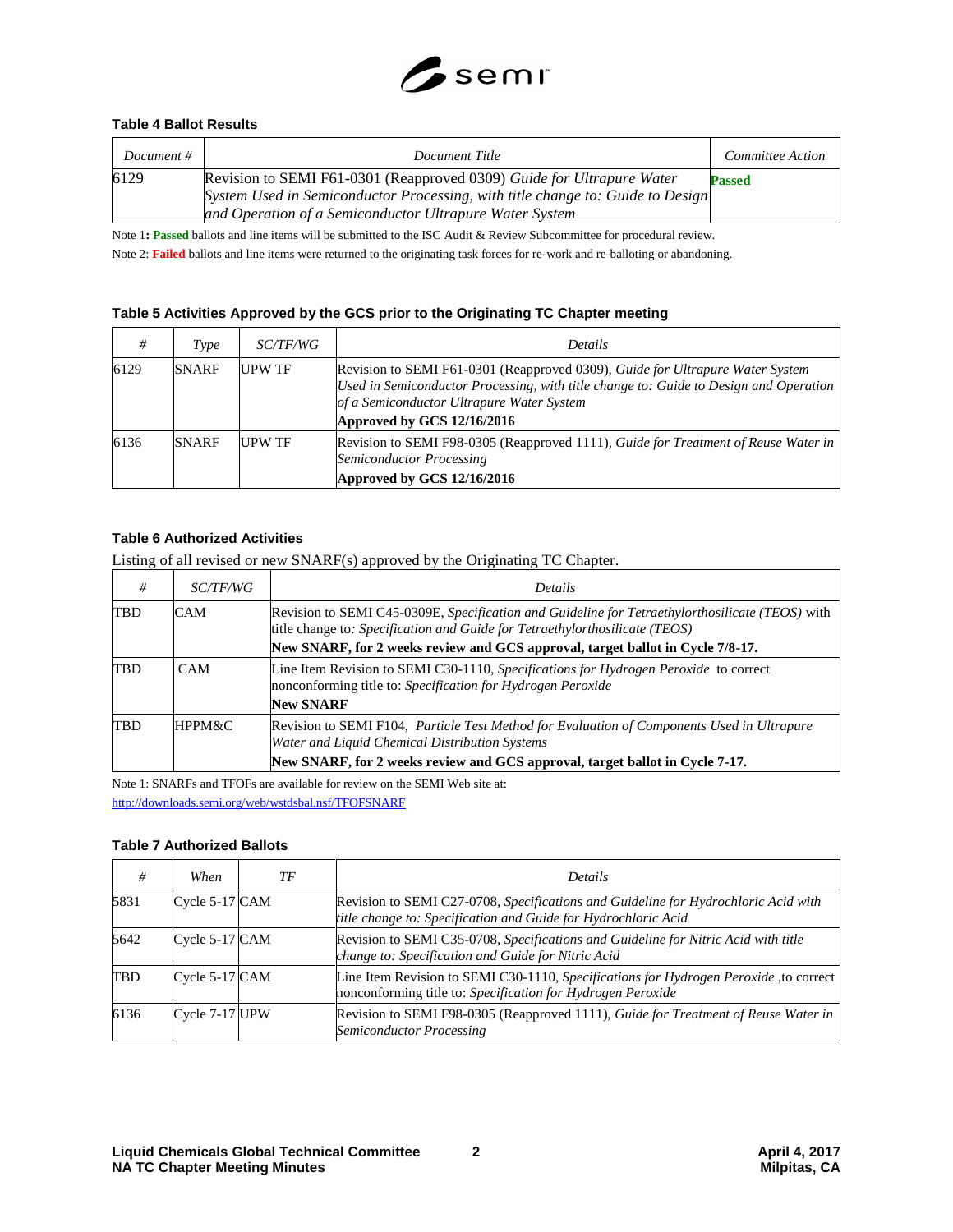

#### **Table 8 SNARF(s) Granted a One-Year Extension**

|      | TF         | Title                                                                                                                                                    | <b>Expiration Date</b> |
|------|------------|----------------------------------------------------------------------------------------------------------------------------------------------------------|------------------------|
| 4957 | <b>CAM</b> | Revision to SEMI C41-0705, Specifications and Guidelines for 2-Propanol,<br>with title change to: Specifications for 2-Propanol                          | 04/06/2018             |
| 5642 | <b>CAM</b> | Revision to SEMI C35-0708, Specifications and Guideline for Nitric Acid<br>with title change to: Specification and Guide for Nitric Acid for Nitric Acid | 08/07/2018             |

#### **Table 9 SNARF(s) Abolished**

|               | $\tau$ r<br>$\ddot{\phantom{0}}$ | Title |
|---------------|----------------------------------|-------|
| <b>NIONIE</b> |                                  |       |

# **Table 10 Standard(s) to receive Inactive Status**

| <b>Standard Designation</b> | Title                                                            |
|-----------------------------|------------------------------------------------------------------|
| <b>SEMI C22-0212</b>        | Guide for Boron Tribromide                                       |
| <b>SEMI C38-0212</b>        | Guide for Phosphorus Oxychloride                                 |
| <b>SEMI C25-0312</b>        | Specification for Dichloromethane (Methylene Chloride)           |
| <b>SEMI C46-0812</b>        | Guide for 25% Tetramethylammonium Hydroxide                      |
| <b>SEMI C47-0812</b>        | Guide for Trans 1,2 Dichloroethylene                             |
| <b>SEMI C48-0812</b>        | Specification and Guide for 1,1,1-Trichloroethane, Furnace Grade |

## **Table 11 New Action Items**

| Item $#$           | Assigned to                      | <b>Details</b>                                                                                                                                                                                |
|--------------------|----------------------------------|-----------------------------------------------------------------------------------------------------------------------------------------------------------------------------------------------|
| 2017 Spring #01    | Inna S. $&$<br>Naoko<br>T.(SEMI) | Bob McIntosh, Werify with Ultrapure Liquid Evaluation Study Group what kind of help is needed. N.A. Liquid<br>Chemicals Chapter may have resources and expertise to support this Study Group. |
| $ 2017$ Spring #02 | Steve R., Inna                   | Steve to make recommendation on SEMI C41. Inna (SEMI) support the SNARF.                                                                                                                      |
| $2017$ Spring #03  | Inna S.                          | Arrange access to SEMI C1 for: Bob McIntosh – doc version for editing; Kirsten –<br>SEMIViews Read-only for review.                                                                           |

#### **Table 12 Previous Meeting Open Action Items**

| Item $#$     | Assigned to                    | Details                                                                                                                                                                                                                                                                    |  |
|--------------|--------------------------------|----------------------------------------------------------------------------------------------------------------------------------------------------------------------------------------------------------------------------------------------------------------------------|--|
| 2016 Fall #2 | James Amano                    | Review new data provided by PAL (test results diagram) and provide procedural direction to<br>Liquid Chemical TC if defined that SEMI E79 and SEMI C82 provide conflicted results.                                                                                         |  |
| 2016 Fall #7 | Inna S (SEMI),<br>Lisa Mey-Ami | Inna to help Lisa with SEMI process, including preparation of SNARFs for revision to SEMI<br>C61 and SEMI C63. Arrange access to C1 as referred documents. Access to C1 arranged.<br>Lisa will have SNARFs for revision to C61 and C63 at SEMICON West for TC<br>approval. |  |
| 2016Apr#3    | James Amano<br>Inna            | Follow up on listings of all the documents and origination committees for Facilities & Gases.<br>Ongoing. Inna will create the spreadsheet and circulate within TCs by SW.                                                                                                 |  |
| 2016Apr#4    | James Amano                    | Follow $up$ – if a committee is identified as a recipient of an inter-committee at the SNARF<br>level, staff to provide a report at the next committee meeting.                                                                                                            |  |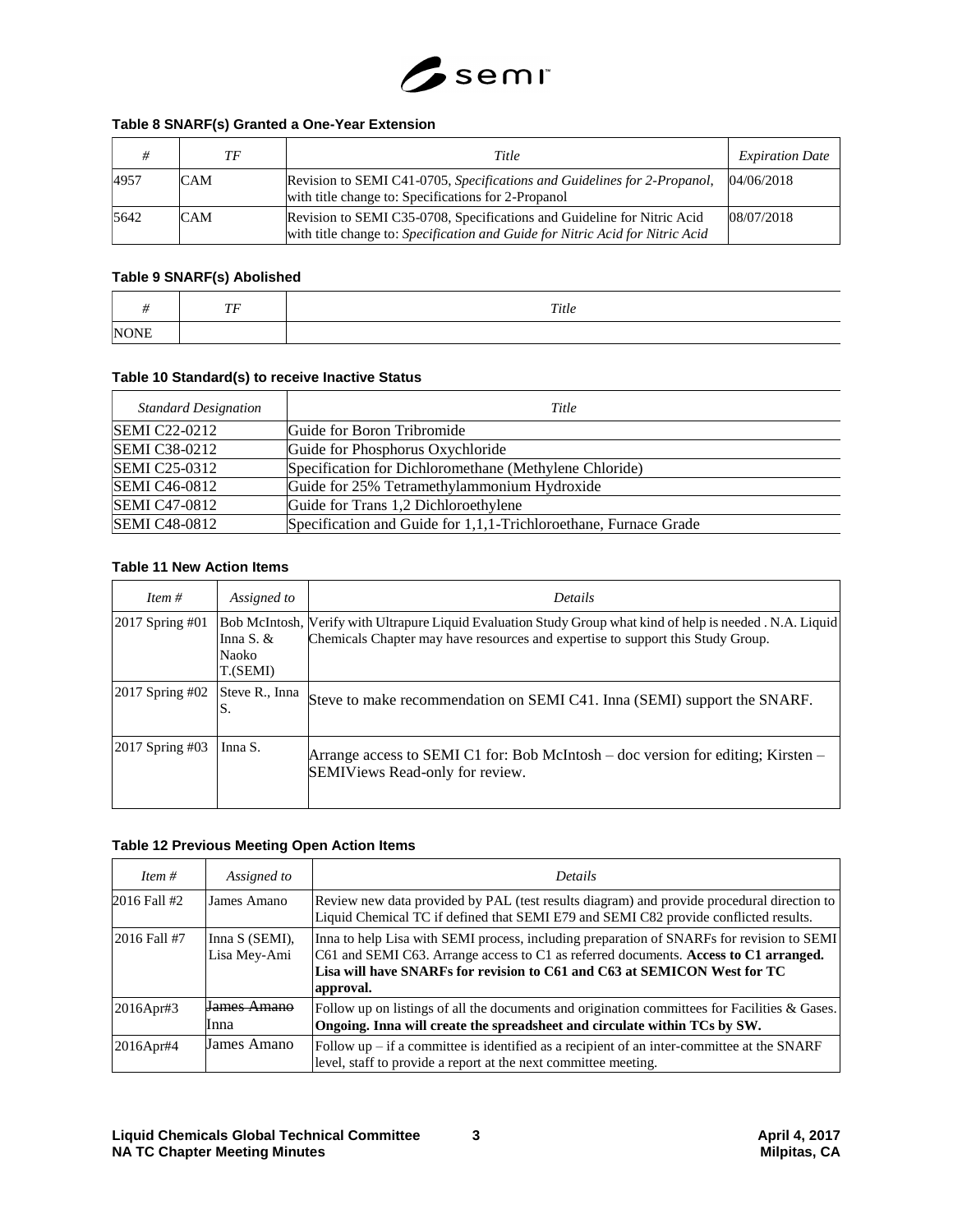

# **1 Welcome, Reminders, and Introductions**

Don Hadder (Intel) called the meeting to order at 14:01PM. The meeting reminders on antitrust issues, intellectual property issues and holding meetings with international attendance were reviewed. Attendees introduced themselves.

#### **Attachment 01: SEMI Standards Required Elements.ppt**

## **2 Review of Previous Meeting Minutes**

2.1 The TC Chapter reviewed and approved the minutes of the previous NA Fall 2016 Standards meeting.

**Motion:** To approve minutes as written

**By / 2nd:** Koh Murai (MegaFluids) / Bob McIntosh (GF Piping)

**Discussion:** None

Vote: 6Y / 1Abstain. Motion passed.

**Attachment 02**: **NA Liquid Chemicals TC Meeting Minutes (Nov 2016).pdf**

# **3 SEMI Standards Staff Report**

3.1 Inna Skvortsova (SEMI) gave the SEMI Standards Staff Report. Of note:

*SEMI Global 2017 Calendar of Events*

- o LED Taiwan (April 12-15, 2017, Taipei)
- o SEMICON SEA (April 25-27, 2017, Penang, Malaysia)
- o Inter SOLAR (May 31-June 2, 2017, Munich, Germany)
- o SEMICON West (July 11-13, 2017, San Francisco, California)
- o SEMICON Taiwan (September 13-15, 2017, Taipei, Taiwan)
- o PV Taiwan (October 12-14, 2017,Taipei, Taiwan)
- o SEMICON Europa (November 14-17, 2017, Munich, Germany)
- o SEMICON Japan (December 13-15, 2017, Big Sight Tokyo, Japan)

*Upcoming North America Meetings 2017*

- o SEMICON West 2017 Meetings (July 10-13, San Francisco, California)
- o NA Standards Fall 2017 Meetings (November 6-9, 2017 (tentative), SEMI HQ, California)

*Letter Ballot Critical Dates for NA Standards Spring 2017 meetings*

- o Cycle 4-17: due Apr 14 / Voting Period: Apr 25 May 25
- o Cycle 5-17: due May 12 / Voting Period: May 26 June 26
- $\circ$  Cycle 6-17: due Jul 21 / Voting Period: Aug 1 Aug 31
- o Cycle 7-17: due Aug 18 / Voting Period: Sep 1 Oct 2
- o Cycle 8-17: due Oct 13 / Voting Period: Oct 27 Nov 27
- o Cycle 9-17: due Nov 16 / Voting Period: Nov 29 Dec 29

<http://www.semi.org/en/Standards/Ballots>

*SEMI Standards Publications*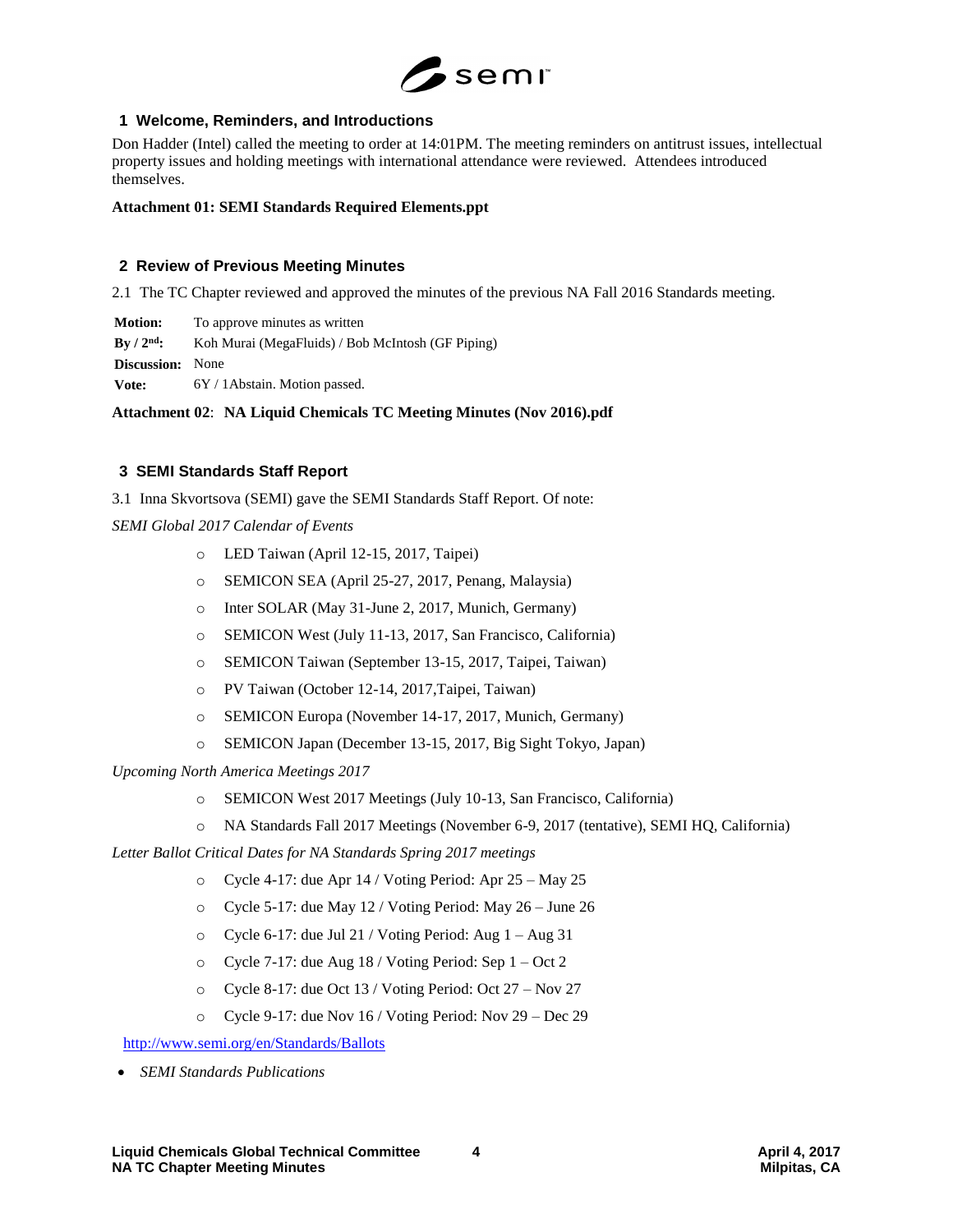

| Cycle         | <b>New</b> | Revised | Reapproved | Withdrawn |
|---------------|------------|---------|------------|-----------|
| December 2016 | $\theta$   | 2       | 0          | $\Omega$  |
| January 2017  |            | 4       | 4          | $\Omega$  |
| February 2017 |            | 9       | 2          | 0         |
| March 2017    | $\theta$   | 16      | 11         | 0         |

Total SEMI Standards in portfolio: 972

Includes 170 Inactive Standards

*New Standards* 

| Cycle            | <b>Designation</b> | <b>Title</b>                                                                                                            | <b>Committee</b> | <b>Region</b> |
|------------------|--------------------|-------------------------------------------------------------------------------------------------------------------------|------------------|---------------|
| January<br>2017  | <b>SEMI PV76</b>   | Test Method for Durability of Low Light<br>Intensity Organic Photovoltaic (OPV) and<br>Dye-Sensitized Solar Cell (DSSC) | Photovoltaic     | TA            |
| February<br>2017 | <b>SEMI HB8</b>    | Test Method for Determining Orientation of a<br>Sapphire Single Crystal                                                 | HB-LED           | CН            |

*Inactive Standards* 

| <b>Committee</b>                    | <b>Number of</b><br><b>Inactive</b><br><b>Standards</b> | <b>Committee</b>               | Number of<br><b>Inactive</b><br><b>Standards</b> |
|-------------------------------------|---------------------------------------------------------|--------------------------------|--------------------------------------------------|
| Assembly & Packaging                | 30                                                      | Gases                          | 3                                                |
| <b>Automated Test Equipment</b>     | $\overline{2}$                                          | Information & Control          | 36                                               |
| Compound Semiconductor<br>Materials | 6                                                       | Liquid Chemicals               | 6                                                |
| Environmental Health & Safety       | $\overline{2}$                                          | <b>MEMS</b>                    | $\overline{2}$                                   |
| Facilities                          | 8                                                       | Metrics                        | 6                                                |
| FPD - Equipment                     | 5                                                       | Micropatterning                | 30                                               |
| FPD - Factory Automation            | 1                                                       | Physical Interfaces & Carriers | 7                                                |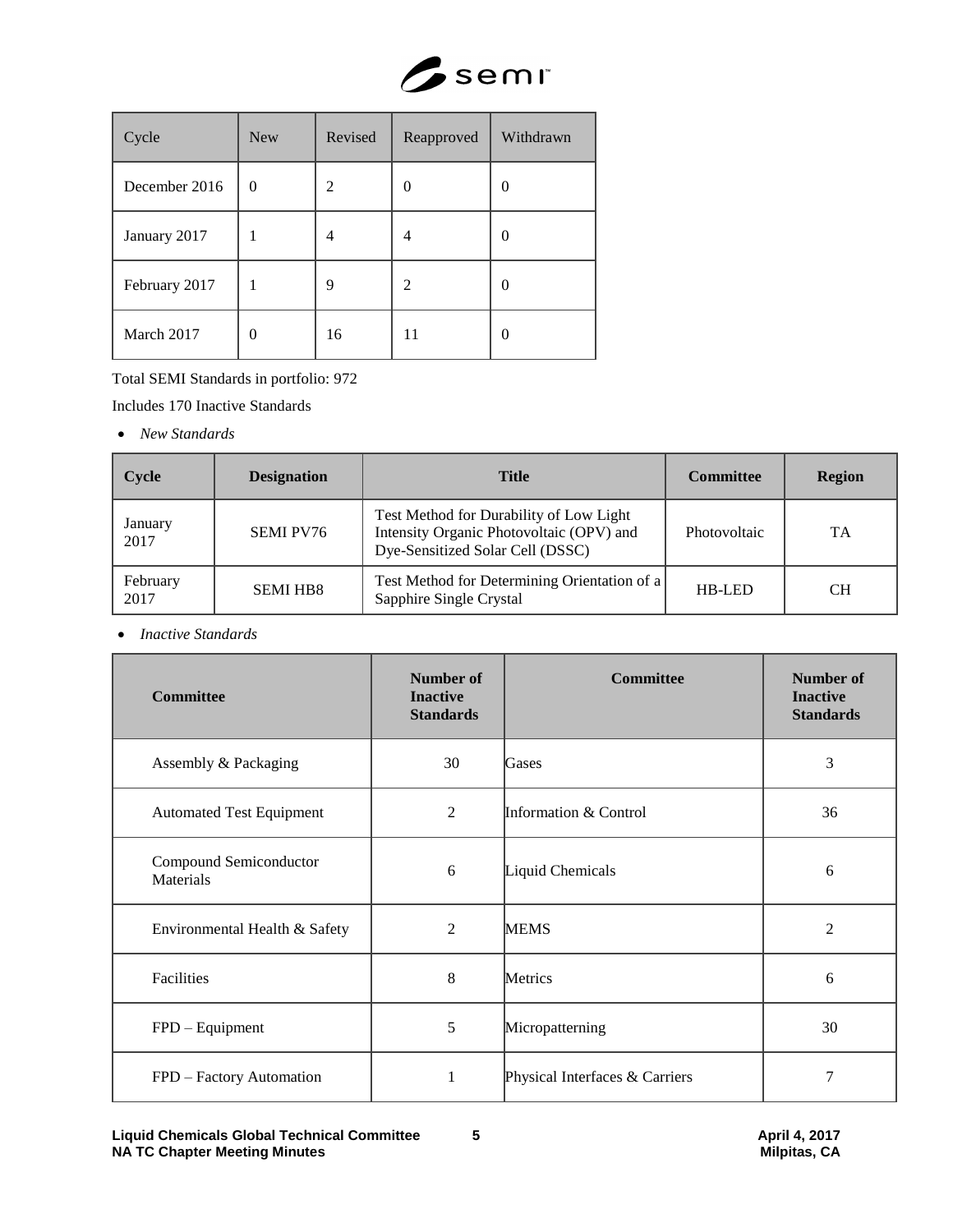

| $FPD$ – Materials & Components | Silicon Wafer |    |
|--------------------------------|---------------|----|
| $FPD - Substrate$              | Traceability  | 10 |

- *SNARF(s) Approved by GCS in between TC Chapter Meetings*
	- o Revision to SEMI F61-0301 (Reapproved 0309): *Guide for Ultrapure Water System Used in Semiconductor Processing,* with title change to: *Guide to Design and Operation of a Semiconductor Ultrapure Water System* 
		- Approved by GCS 12/16/2016
		- SNARF #6129
	- o Revision to SEMI F98-0305 (Reapproved 1111): *Guide for Treatment of Reuse Water in Semiconductor Processing*
		- Approved by GCS 12/16/2016
		- SNARF #6136
- *SNARF 3 year status TC Chapter may grant a one-year extension*
	- o SNARF #4957 (04/06/2010) Revision to SEMI C41-0705, Specifications and Guidelines for 2- Propanol, with title change to: Specifications for 2-PropanolHigh Purity Polymer Materials and Components Task Force;
		- Failed ballot review in 2010
		- Need to extend till 04/06/2018
	- o SNARF #5642 (08/07/2013) Revision to SEMI C35-0708, Specifications and Guideline for Nitric Acid with title change to: Specification and Guide for Nitric Acid
		- Ballot failed 2013; Frank Flowers is revising the ballot.
		- Extended till 7/2017. May need to extend.
- *Nonconforming Titles*
	- o *SEMI C21-0708 - Specifications and Guideline for Ammonium Hydroxide*
	- o *SEMI C23-0714 - Specifications for Buffered Oxide Etchants*
	- o *SEMI C28-0611 - Specifications for Hydrofluoric Acid*
	- o *SEMI C29-1110 - Specifications and Guide for 4.9% Hydrofluoric Acid (10:1 v/v)*
	- o *SEMI C30-1110 - Specifications for Hydrogen Peroxide*
	- o *SEMI C33-0213 - Specifications for n-Methyl 2-Pyrrolidone*
	- o *SEMI C35-0708 - Specifications and Guideline for Nitric Acid*
	- o *SEMI C36-1213 - Specifications for Phosphoric Acid*
	- o *SEMI C45-0309E - Specification and Guideline for Tetraethylorthosilicate (TEOS)*
	- o *SEMI C64-0308 (Reapproved 1214) - SEMI Statistical Guidelines for Ship To Control*
	- o *SEMI E49.2-1104 - Guideline for the Qualification of Polymer Assemblies Used in Ultrapure Water and Liquid Chemical Systems in Semiconductor Process Equipment*
	- o *SEMI E49.7-0304 - Purity Guide for the Design and Manufacture of Ultrapure Water and Liquid Chemical Systems in Semiconductor Process*
	- o *SEMI F104-0312 - Particle Test Method Guide for Evaluation of Components Used in Ultrapure Water and Liquid Chemical Distribution Systems*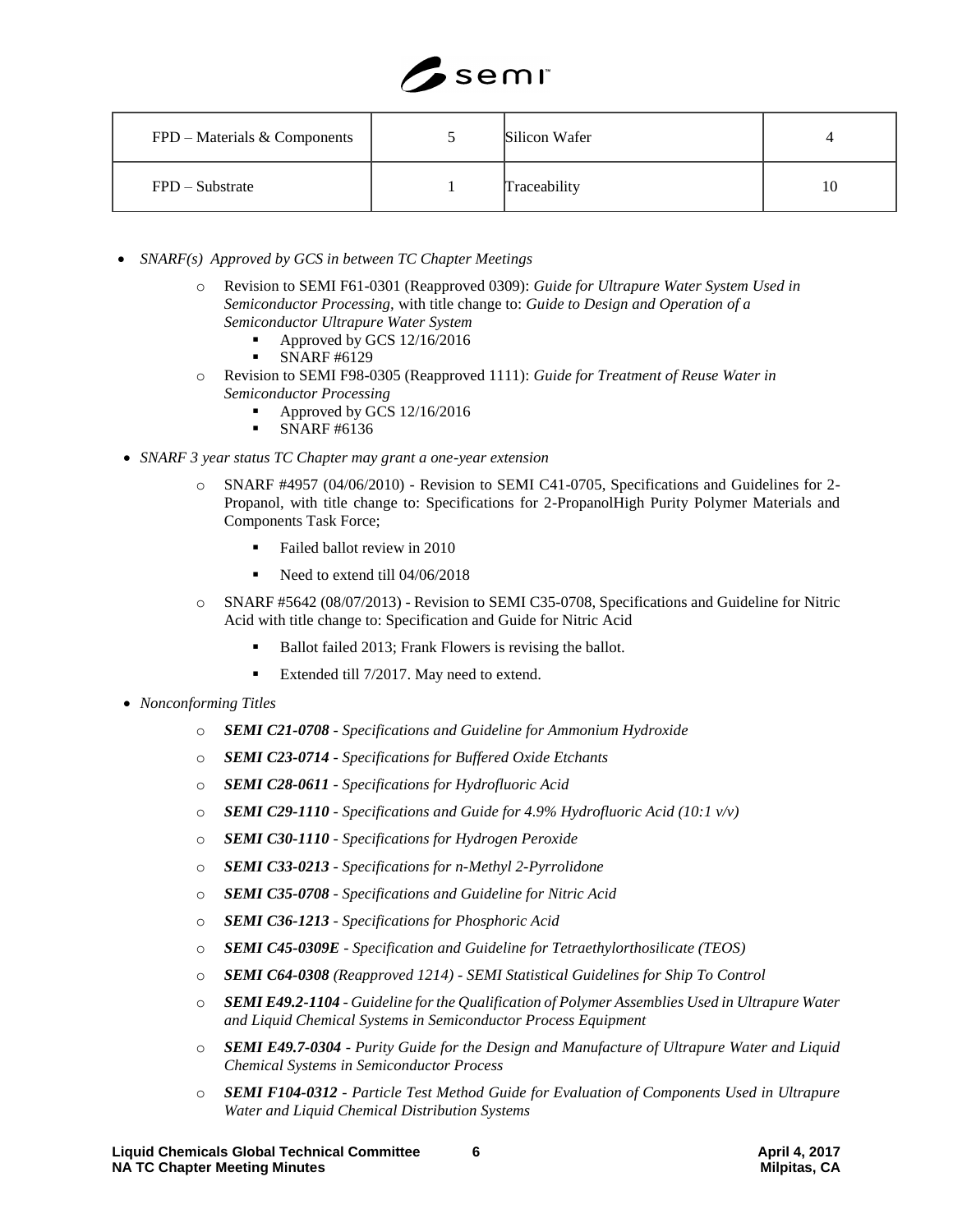

NOTE: Refer to Procedure Manual (PM) Appendix Table A4-1 and A4-2 for details on nonconforming titles

# **Attachment 03**: **SEMI Standards Staff Report Spring 2017.ppt**

# **4 Liaison Reports**

# *4.1 Liquid Chemicals Europe TC Chapter*

Inna Skvortsova (SEMI) reported for the Liquid Chemicals Europe (EU) TC Chapter. No update since Nov. 2016 EU Gases and Liquid Chemicals TC meeting. Of note from last report:

- Leadership
	- o Committee Co-Chairs: Jean-Marie Collard (Solvay Chemicals) ; Gordon Ferrier (Gordon F Consulting)
- Meeting Information
	- o Last Meeting: October 26, 2016 at SEMICON Europa, Grenoble, France
	- o Next Meeting (tentative): November 2017 at SEMICON Europa Munich, Germany

Gasses and Liquid Chemicals Activities

- *The below ballots passed adjudication at SEMICON Europa:*
	- o 5656B, Revision to SEMI C65-0308 : Guide for Trimethylsilane (3MS)
	- o 5657B, Revision to SEMI C66-0308: Guide for Trimethylaluminium (TMAl)
	- o 6077, Reapproval for SEMI C67-0811 : Guide for Hafnium Amides
	- o 6078, Reapproval for SEMI C68-0811 : Guide for Zirconium Amides
	- o 6079, Reapproval for SEMI C73-0811 : Guide for Hafnium Chloride
	- o 6080, Reapproval for SEMI C74-0811: Guide for Hafnium Tert-Butoxide
	- o 6081, Reapproval for SEMI C75-0811: Guide for Tetrakis (Dimethylamino) Titanium
	- o 6082, Reapproval for SEMI C76-0811 : Guide for Zirconium Tert-Butoxide
	- o 6083, Reapproval for SEMI C72-0811: Guide for Propylene-Glycol-Mono-Methyl-Ether (PGME), Propylene-Glycol-Mono-Methyl-Ether-Acetate (PGMEA) and the Mixture 70wt% PGME / 30wt%
- *Documents due for five-year review*
	- o SEMI C52-0301 (Reapproved 0312), Specification for the Shelf Life of a Specialty Gas
	- o SEMI C3.56-0312, Specification for Diborane Mixtures
	- o SEMI C3.57-0312, Specification for Carbon Dioxide, CO2, Electronic Grade in Cylinders
- *Presentation at SEMICON Europa meetings:*
	- IRDS versus ITRS and the Latest about Surface Contamination Issues.
		- Jochen Ruth (Pall) and Andreas Neuber (AMAT)
- Staff Contact: Inna Skvortsova, [iskvortsova@semi.org](mailto:iskvortsova@semi.org)

## **Attachment 04: Europe Gases & Liquid Chem Report (Nov 2016).pdf**

## 4.2 *Liquid Chemicals Japan TC Chapter*

Inna Skvortsova (SEMI) reported for the Liquid Chemicals Europe (EU) TC Chapter.

- o Committee Co-chairs
	- o Hiroshi Tomita (Toshiba)
	- o Hiroyuki Araki (SCREEN Semiconductor Solutions)
- o Last Meeting: December 14, 2016 during SEMICON Japan Meeting 2016 at Tokyo Bigsight, Tokyo, Japan
- o Next Meeting: April 21, 2017 during Japan Spring Meetings 2017 at SEMI Japan, Tokyo, Japan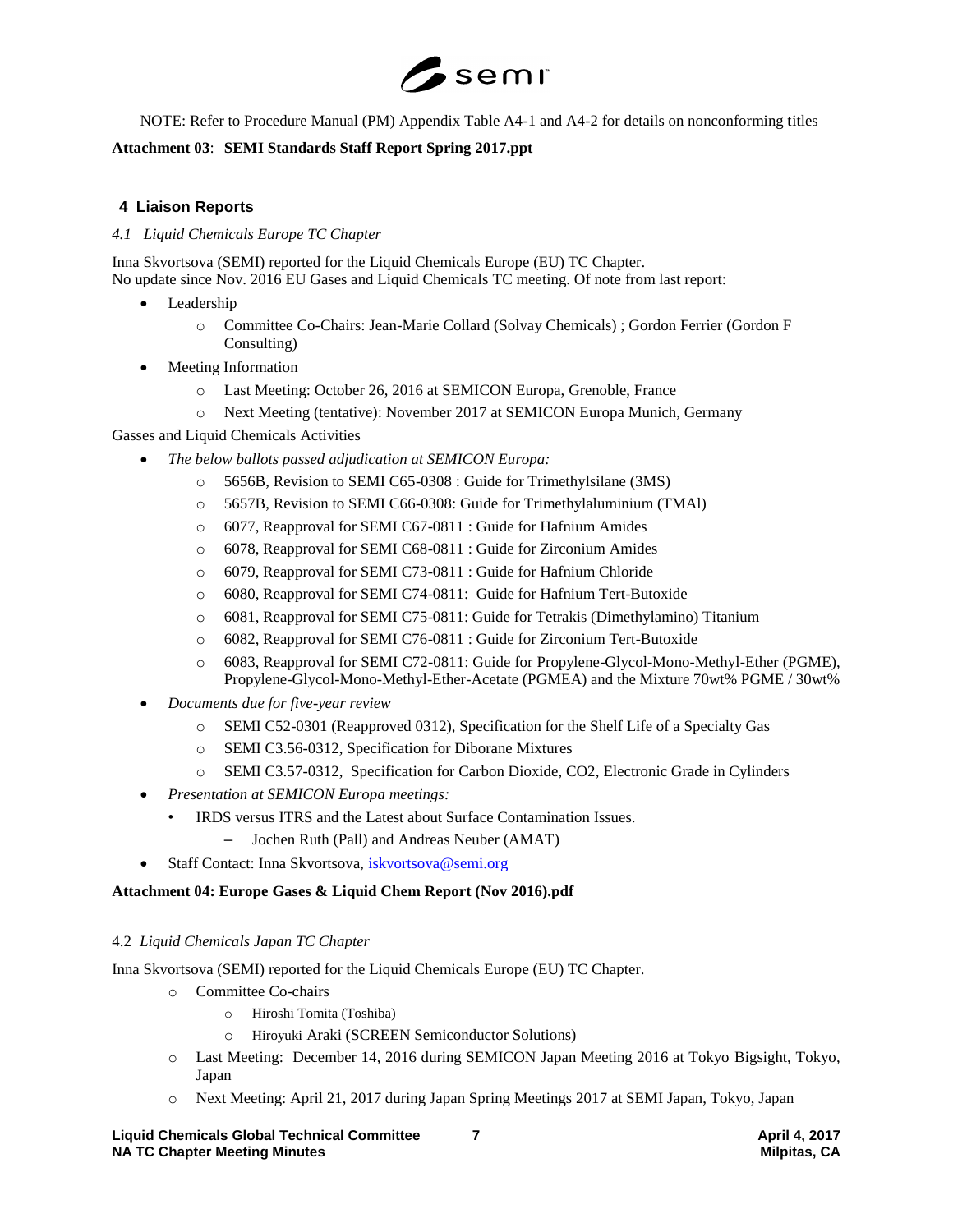

- o Ballots results/ upcoming ballots NONE/NONE
- o New SNARFs/TFOFs NONE
- o Task Force / Study Group Reports:
	- o Diaphragm Valve Task Force
		- No activities
	- o Welding Fitting Task Force
		- No activities
	- o Liquid Filter Task Force
		- SEMI F110-0712, Test Method for Mono-Dispersed Polystyrene Latex (PSL) Challenge of Liquid Filters will start for 5year-review procedure.
	- o Liquid-Borne Particle Counter (LPC) Task Force
		- SEMI C77-0912, Test Method for Determining the Counting Efficiency of Liquid-Borne Particle Counters for Which the Minimum Detectable Particle Size is Between 30 nm and 100 nm will start for 5year-review procedure.
	- o Ultrapure Liquid Evaluation Study Group
		- Considering to standardize the particle measurement at POP in future.
		- Asking a cooperation by Interfacial Nano Electrochemistry for seeking the solution to the issues concerned to analyzing metals of organic solvent including IPA.

For more information, please contact: Naoko Tejima, SEMI Japan at [ntejima@semi.org](mailto:ntejima@semi.org)

#### **Action Item:**

(Inna S., Bob McIntosh, Naoko T.) Verify with Ultrapure Liquid Evaluation Study Group what kind of help is needed. N.A. Liquid Chemicals Chapter may have resources and expertise to support this Study Group.

## **Attachment 05: Japan Liquid Chem Report (Apr 2017).pdf**

## **5 Ballot Review**

NOTE 1: TC Chapter adjudication on ballots reviewed is detailed in the Audits & Review (A&R) Subcommittee Forms for procedural review. The A&R forms are available as attachments to these minutes. The attachment number for each balloted document is provided under each ballot review section below.

## *5.1 Ballot #5943*

The TC Chapter reviewed the Document #5943, Revision to SEMI E49.2-1104, *Guideline for the Qualification of Polymer Assemblies Used in Ultrapure Water and Liquid Chemical Systems in Semiconductor Process Equipment*.

The ballot **passed** TC review with editorial changes and will be submitted to the ISC A&R for procedural review. Details can be found in the attached Procedural Review file.

| <b>Motion:</b>     | Documents # 5943 is not a Safety Document, when all safety-related information is removed,<br>Document is still technically sound and complete. |
|--------------------|-------------------------------------------------------------------------------------------------------------------------------------------------|
| $By / 2nd$ :       | Koh Murai (Mega Fluids Systems) / Chuck Dale (GE)                                                                                               |
| <b>Discussion:</b> | None.                                                                                                                                           |
| Vote:              | 7-0. Motion passed.                                                                                                                             |
|                    |                                                                                                                                                 |
| <b>Motion:</b>     | Forward Document #5943 to the ISC A&R for procedural review with editorial changes.                                                             |
| $By / 2nd$ :       | Koh Murai (Mega Fluids Systems) / Chuck Dale (GE)                                                                                               |
| <b>Discussion:</b> | None.                                                                                                                                           |
| Vote:              | 7-0. Motion passed.                                                                                                                             |

## **Attachment 06: 5943\_Procedural Review**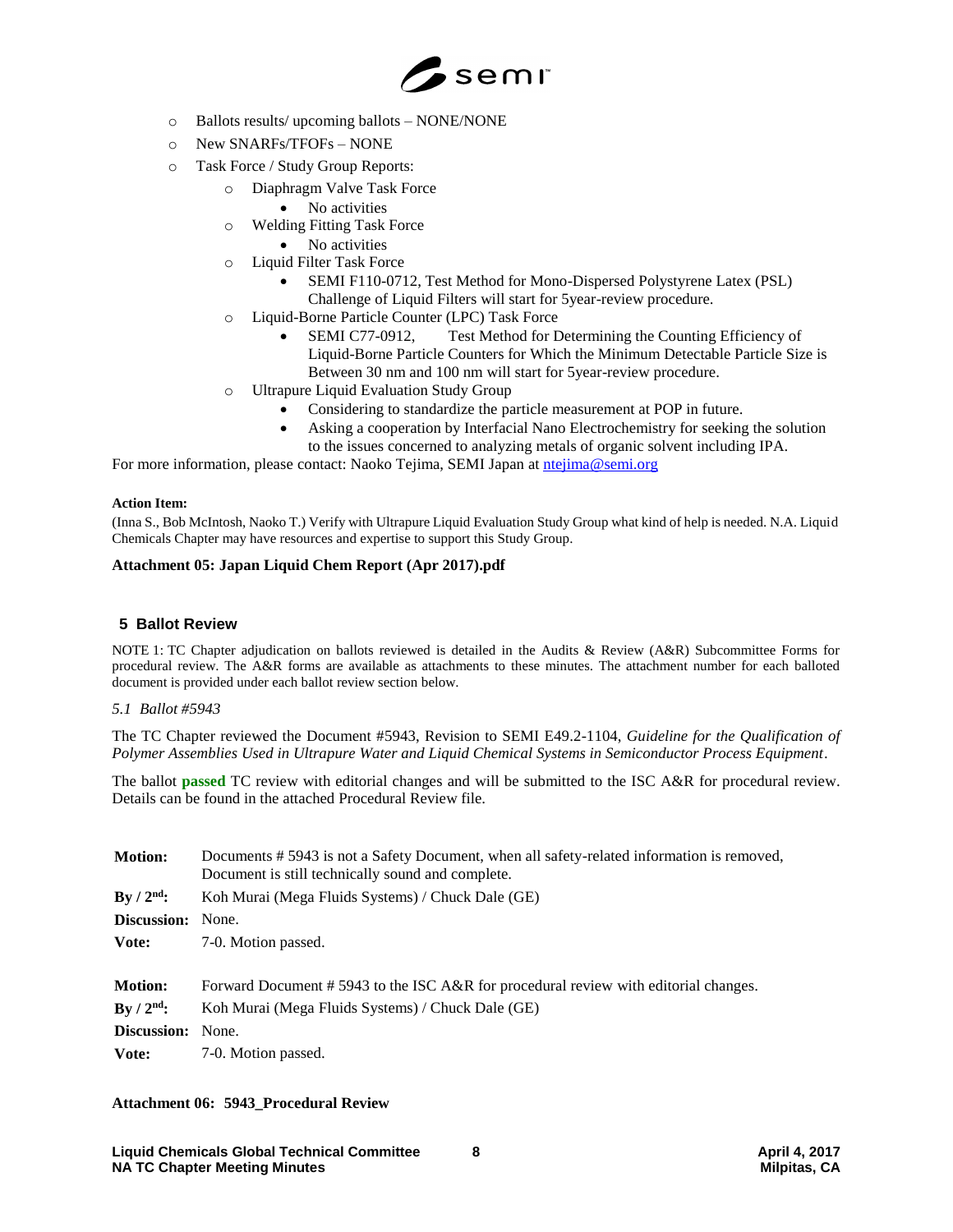

## *5.2 Ballot #6086*

The TC Chapter reviewed the Document #6086, Revision to SEMI F75-1102*, Guide For Quality Monitoring of Ultrapure Water Used in Semiconductor Manufacturing*

The ballot **passed** TC review with editorial changes and will be submitted to the ISC A&R for procedural review. Details can be found in the attached Procedural Review file.

| <b>Motion:</b>     | Documents # 6086 is not a Safety Document, when all safety-related information is removed,<br>Document is still technically sound and complete. |
|--------------------|-------------------------------------------------------------------------------------------------------------------------------------------------|
| $By / 2nd$ :       | Bob McIntosh (Enviro-Energy Solutions) / Koh Murai (Mega Fluids Systems)                                                                        |
| Discussion:        | None.                                                                                                                                           |
| Vote:              | 7-0. Motion passed.                                                                                                                             |
|                    |                                                                                                                                                 |
| <b>Motion:</b>     | Forward Document # 6086 to the ISC A&R for procedural review with editorial changes.                                                            |
| $By / 2nd$ :       | Koh Murai (Mega Fluids Systems) / Bob McIntosh (GF Piping)                                                                                      |
| <b>Discussion:</b> | None.                                                                                                                                           |
| Vote:              | 7-0. Motion passed.                                                                                                                             |

#### **Attachment 07: 6086\_Procedural Review**

#### 5.3 Ballot #6129

The TC Chapter reviewed the Document #6129, Revision to SEMI F61-0301 (Reapproved 0309) *Guide for Ultrapure Water System Used in Semiconductor Processing, with title change to: Guide to Design and Operation of a Semiconductor Ultrapure Water System*

The ballot **passed** TC review with editorial changes and will be submitted to the ISC A&R for procedural review. Details can be found in the attached Procedural Review file.

| <b>Motion:</b>     | Documents # 6129 is not a Safety Document, when all safety-related information is removed,<br>Document is still technically sound and complete. |
|--------------------|-------------------------------------------------------------------------------------------------------------------------------------------------|
| By / $2nd$ :       | Koh Murai (Mega Fluids Systems) / Darren Conner (Parker)                                                                                        |
| <b>Discussion:</b> | None.                                                                                                                                           |
| Vote:              | 7-0. Motion passed.                                                                                                                             |
|                    |                                                                                                                                                 |
| <b>Motion:</b>     | Forward Document # 6129 to the ISC A&R for procedural review with editorial changes.                                                            |
| $By / 2nd$ :       | Koh Murai (Mega Fluids Systems) / Chuck Dale (GE)                                                                                               |
| <b>Discussion:</b> | None.                                                                                                                                           |
| Vote:              | 7-0. Motion passed.                                                                                                                             |

#### **Attachment 08: 6129\_Procedural Review**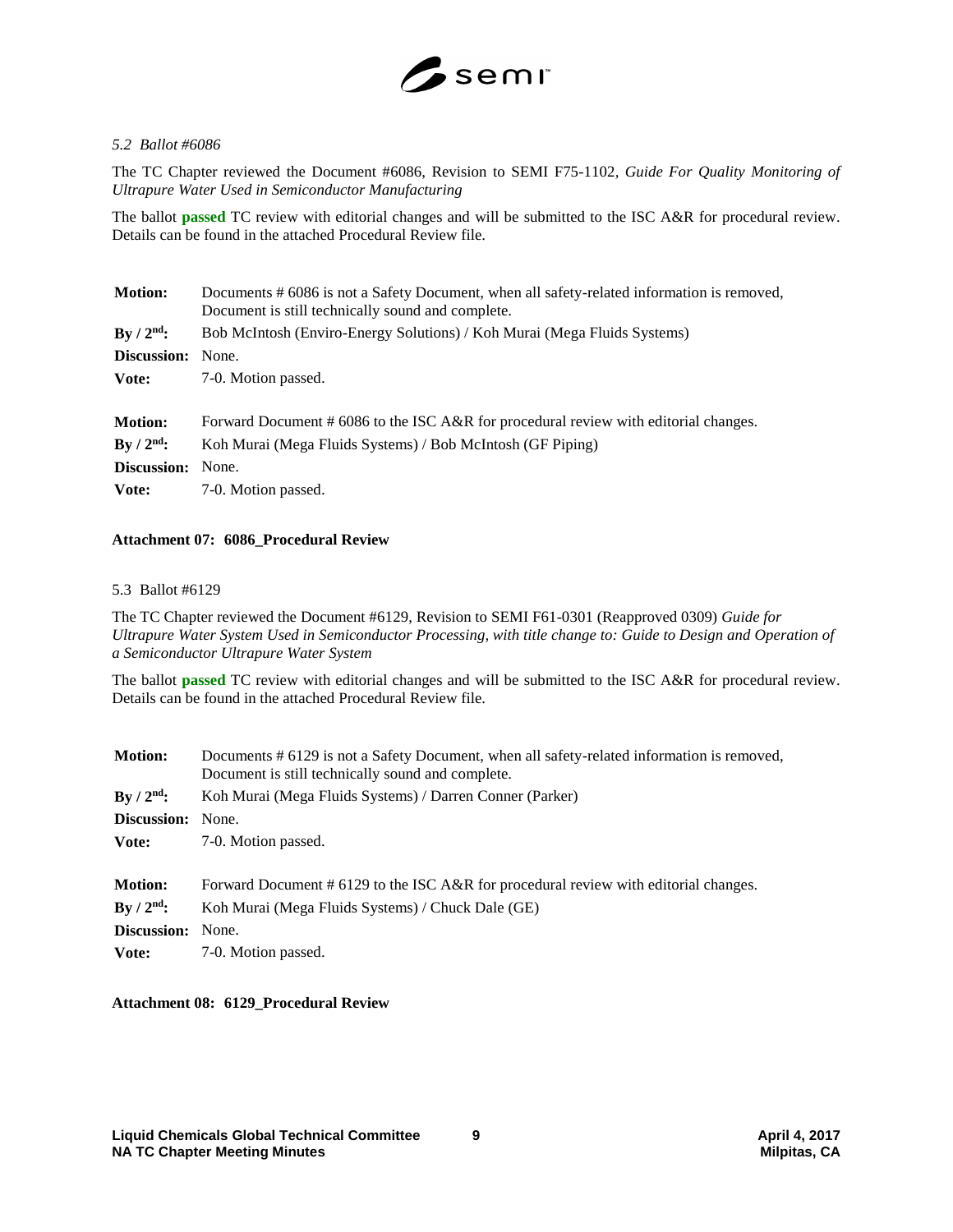

# **6 Subcommittee and Task Force Reports**

6.1 *High Purity Liquid Assemblies and Systems (HPLA&S) Task Force* 

Koh Murai reported for the HPLA&S Task Force. Of note:

- Current Active Standard Being Worked by TF
	- o E49.2 Guide for the Qualification of Polymer Assemblies Used for Liquid Chemical Systems in Semiconductor Equipment
		- Balloted in Cycle 1-17.
		- **Approved with minor editorial changes.**
		- Needs to be processed through NA LCh committee and then sent on for final approval.
	- o E49.7 Guide for the Design and Manufacture of Polymer Assemblies Used for Liquid Chemical System in Semiconductor Equipment
		- Currently under review and revision.
		- 33% complete
		- Expected ready for ballot 10/17
	- o E49.4 Guide for Ultrahigh Purity Solvent Distribution Systems with Metallic Fluid Paths in Semiconductor Manufacturing Equipment
		- Ready to submit for letter ballot
		- Holding on submittal until most of E49.5 is reviewed so the two standards will be consistent with each other.
	- o E49.5 Guide for Ultrahigh Purity Solvent Distribution Systems with Non-Metallic Fluid Paths in Semiconductor Manufacturing Equipment
		- **Currently under review and revision.**
		- 60% complete
		- Expected ready for ballot 7/17

## **Attachment 09: HPLAS TF Report (Apr 2017).ppt**

## 6.2 *High Purity Polymer Materials and Components (HPPM&C) Task Force*

Bob McIntosh reported for the HPPM&C Task Force. Of note:

- Determined that will need to include updating SEMI F104 for particle measurement of components. It is a methods standard.
	- o New SNARF for Revision to SEMI F104
	- o Convened two tests to support making changes to standards for PVDF pipe and PFA Tubing. This will be completed in late May and ready for review.
	- o Made changes to the existing tables already to adjust the scope of components covered
	- o Report results to SCIS.
- On track to have document ready for Fall Standards 2017 face meetings.

## **Attachment 10: HPPM&C TF Report (Apr 2017).ppt**

## 6.3 *Chemical Analytics Methods (CAM) Task Force Report*

Don Hadder reported for the CAM Task Force. Of note:

- No Leadership Changes
- New Business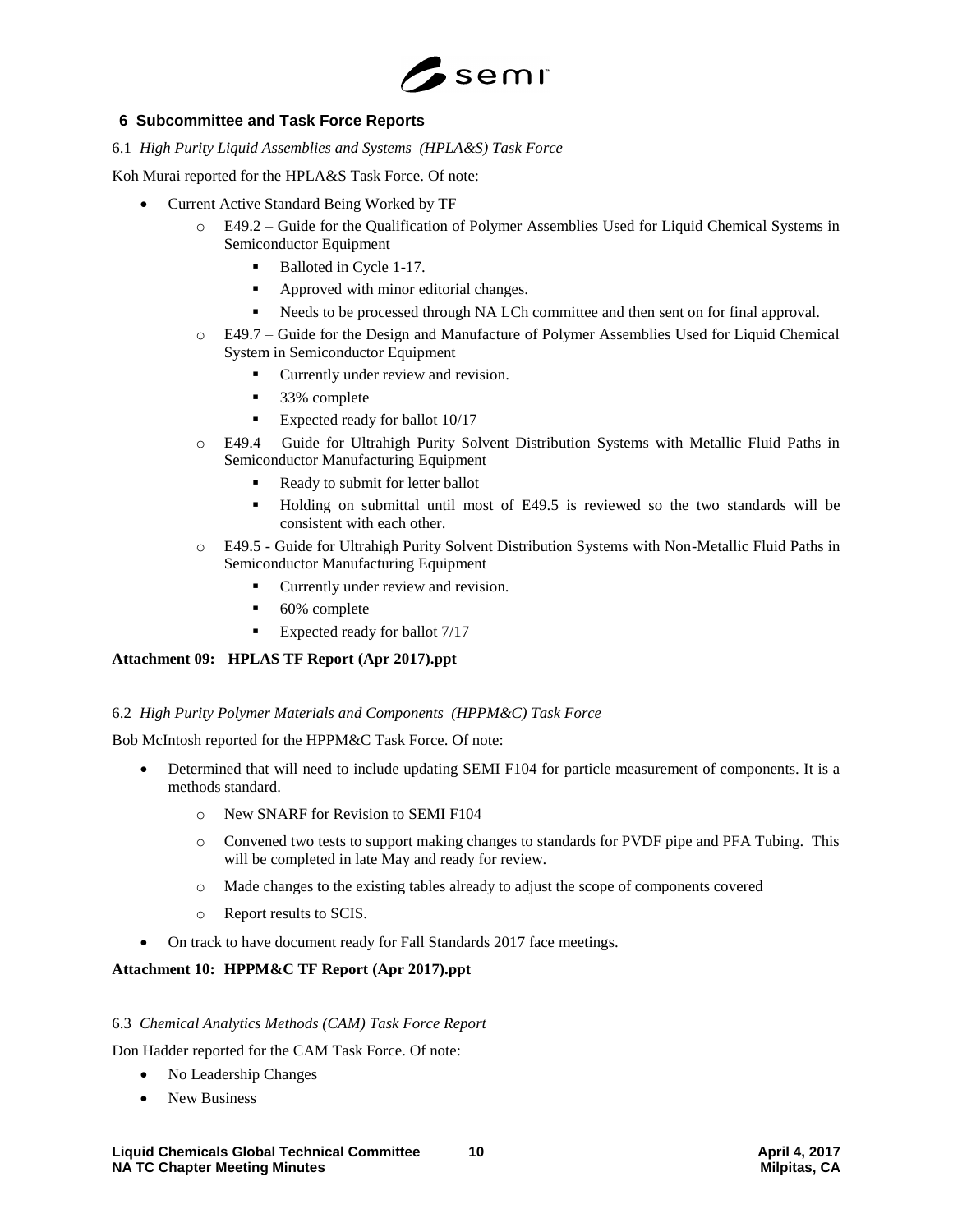

- o Preparing to work on 4 standards and propose ballots in upcoming cycles;
	- SNARF #5831 for Revision to SEMI C27;
	- SNARF #5642 for Revision to C35
	- New SNARF for Line-item revision to SEMI C30 to correct nonconforming title;
	- New SNARF for SEMI C45 to correct nonconforming title as part of 5 year review;
- New members to join CAM TF and will work on Test Method for determining density of CMP Slurries
	- o Expect report the progress on CMP Slurries at SEMICON West.

**Attachment: None.**

# *6.4 Ultrapure Water (UPW) Task Force Report*

- Working on Revision to SEMI F98. Progress to be reviewed at SEMICON West TC meeting in preparation for balloting in Cycle 7-17
- Target new SNARFs submission in 2018;

# **Attachment: None**

# **7 Old Business**

# *7.1 Standards due for Five-Year Review.*

Inna Skvortsova addressed the TC Chapter on this topic. Of note:

| <b>Name</b>                               | *Due      | <b>Title</b>                                                                              | <b>Status / Action required</b>                                                                                                        |
|-------------------------------------------|-----------|-------------------------------------------------------------------------------------------|----------------------------------------------------------------------------------------------------------------------------------------|
| **SEMI C41-0705                           | 7/1/2010  | Specifications and Guidelines for<br>2-Propanol                                           | Steve Rogers to review. Need<br>SNARF for line-item revision to<br>change the title and content.                                       |
| ** SEMI C35-0708                          | 7/1/2013  | Specifications and Guideline for<br>Nitric Acid                                           | SNARF Document #5642A failed.<br>Frank F. working on revision target<br>for Cycle 5-17                                                 |
| ** SEMI C21-0708                          | 7/1/2013  | Specifications and Guideline for<br>Ammonium Hydroxide                                    | Let go inactive.                                                                                                                       |
| ** SEMI C27-0708                          | 7/1/2013  | Specifications and Guidelines for<br>Hydrochloric Acid                                    | Frank to review.                                                                                                                       |
| <b>SEMI C63-1108</b>                      | 11/1/2013 | Specification for Organosilicate<br>Precursors Used in Low K CVD<br><b>Processes</b>      | Lisa reviewing and will have<br>SNARF for revision C63 at<br>SEMICON West for TC approval                                              |
| ** SEMI C45-0309E                         | 3/1/2014  | Specification and Guideline for<br>Tetraethylorthosilicate (TEOS)                         | Review and correct nonconforming<br>title.                                                                                             |
| <b>SEMI F61-0301</b><br>(Reapproved 0309) | 3/1/2014  | Guide for Ultrapure Water System<br><b>Used in Semiconductor Processing</b>               | Balloted in Cycle 2-17.                                                                                                                |
| <b>SEMI F75-1102</b><br>(Reapproved 0309) | 3/1/2014  | Guide for Quality Monitoring of<br>Ultrapure Water Used in<br>Semiconductor Manufacturing | Balloted in Cycle 2-17.                                                                                                                |
| <b>SEMI C62-0309</b>                      | 3/1/2014  | <b>Specification for Progen</b><br>Precursors Used in Low K CVD<br>Processes              | Lisa reviewing and will have<br>SNARF for revision C63 at<br>SEMICON West for TC approval                                              |
| <b>SEMI C1-0310</b>                       | 3/1/2015  | Guide for the Analysis of Liquid<br><b>Chemicals</b>                                      | Reassigned to Frank and Kirsten.<br>Both need SEMIViews access,<br>Frank Doc, Kirsten Reader only.<br>Need to issue the SNARF by West. |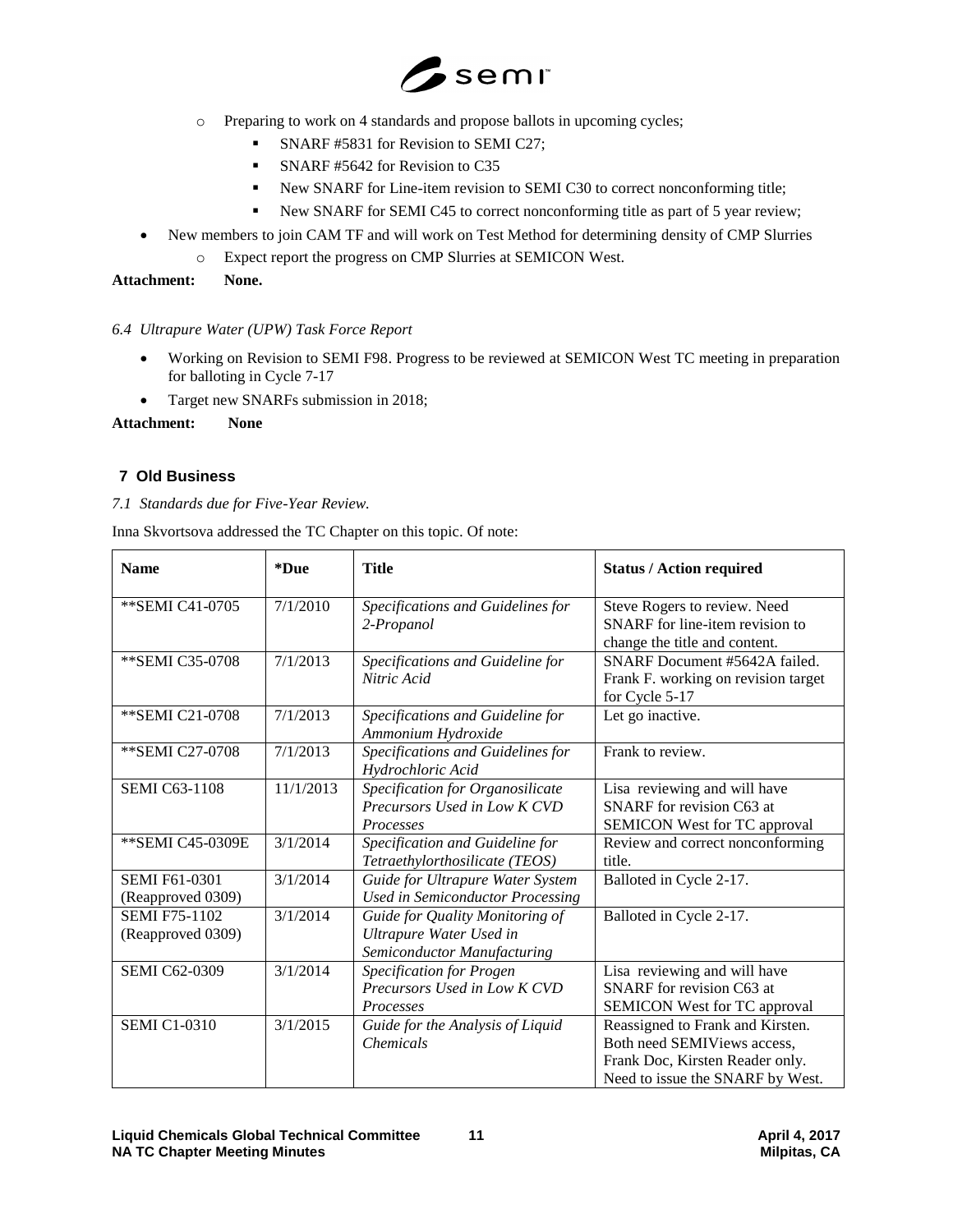

| ** SEMI C29-1110      | 11/1/2015  | Specifications and Guide for 4.9%<br>Hydrofluoric Acid (10:1 $v/v$ )                                                                                                               | Steve Rogers to review.                                                                  |
|-----------------------|------------|------------------------------------------------------------------------------------------------------------------------------------------------------------------------------------|------------------------------------------------------------------------------------------|
| ** SEMI C30-1110      | 11/1/2015  | Specifications for Hydrogen<br>Peroxide                                                                                                                                            | Line-item for title change planned<br>for Cycle 5-17                                     |
| <b>SEMI C40-1110</b>  | 11/1/2015  | <b>Specification for Potassium</b><br>Hydroxide, 45% Solution                                                                                                                      | Steve Rogers to review.                                                                  |
| <b>SEMI F98-0305</b>  | 11/1/2016  | <b>Guide for Treatment of Reuse</b>                                                                                                                                                | <b>SNARF</b> approved by GCS                                                             |
| (Reapproved 1111)     |            | Water in Semiconductor Processing                                                                                                                                                  | 12/16/2016. Planned for Cycle 7-17                                                       |
| <b>SEMI C22-0212</b>  | 2/1/2017   | Guide for Boron Tribromide                                                                                                                                                         | Let go inactive                                                                          |
| <b>SEMI C38-0212</b>  | 2/1/2017   | Guide for Phosphorus Oxychloride                                                                                                                                                   | Let go inactive                                                                          |
| <b>SEMI C25-0312</b>  | 3/1/2017   | Specification for Dichloromethane<br>(Methylene Chloride)                                                                                                                          | Let go inactive                                                                          |
| ** SEMI F104-0312     | 3/1/2017   | Particle Test Method Guide for<br>Evaluation of Components Used in<br><b>Ultrapure Water and Liquid</b><br><b>Chemical Distribution Systems</b>                                    | New SNARF for approval by GCS<br>needed. Plan to ballot in Cycle 7-17.                   |
| <b>SEMI C46-0812</b>  | 8/1/2017   | Guide for 25%<br>Tetramethylammonium Hydroxide                                                                                                                                     | Let go inactive                                                                          |
| <b>SEMI C47-0812</b>  | 8/1/2017   | Guide for Trans 1,2<br>Dichloroethylene                                                                                                                                            | Let go inactive                                                                          |
| <b>SEMI C48-0812</b>  | 8/1/2017   | Specification and Guide for 1,1,1-<br>Trichloroethane, Furnace Grade                                                                                                               | Let go inactive                                                                          |
| <b>SEMI C26-0912</b>  | 9/1/2017   | Specification and Guide for<br>Hexamethyldisilazane (HMDS)                                                                                                                         | Let go inactive                                                                          |
| <b>SEMI F40-0699E</b> | <b>TBD</b> | Practice for Preparing Liquid<br><b>Chemical Distribution Components</b><br>for Chemical Testing                                                                                   | Originally LCh, but in Facility<br>Volume. Will be maintained. Bob<br>and Koh reviewing. |
| <b>SEMI C78-0113</b>  | 1/1/2018   | <b>Test Method for Determining</b><br>Roughness of Polymer Surfaces<br>Used in Ultrapure Water and<br><b>Liquid Chemical Distribution</b><br>Systems by Atomic Force<br>Microscopy | <b>TBD</b>                                                                               |
| <b>SEMI C34-0113</b>  | 1/1/2018   | Specification and Guide for Mixed<br>Acid Etchants                                                                                                                                 | <b>TBD</b>                                                                               |
| <b>SEMI C79-0113</b>  | 1/1/2018   | Guide to Evaluate the Efficacy of<br>Sub-15 nm Filters Used in<br>Ultrapure Water (UPW)<br><b>Distribution Systems</b>                                                             | Oct 2017 make a motion to revise or<br>reapprove as is. By UPW TF.                       |
| <b>SEMI C20-0213</b>  | 2/1/2018   | Specification and Guide for<br>Ammonium Fluoride 40%                                                                                                                               | <b>TBD</b>                                                                               |

The TC Chapter reviewed made a motion for the following Standards to go inactive

- **SEMI C22-0212** *Guide for Boron Tribromide*
- **SEMI C38-0212** *Guide for Phosphorus Oxychloride*
- **SEMI C25-0312** *Specification for Dichloromethane (Methylene Chloride)*
- **SEMI C46-0812** *Guide for 25% Tetramethylammonium Hydroxide*
- **SEMI C47-0812** *Guide for Trans 1,2 Dichloroethylene*
- **SEMI C48-0812** *Specification and Guide for 1,1,1-Trichloroethane, Furnace Grade*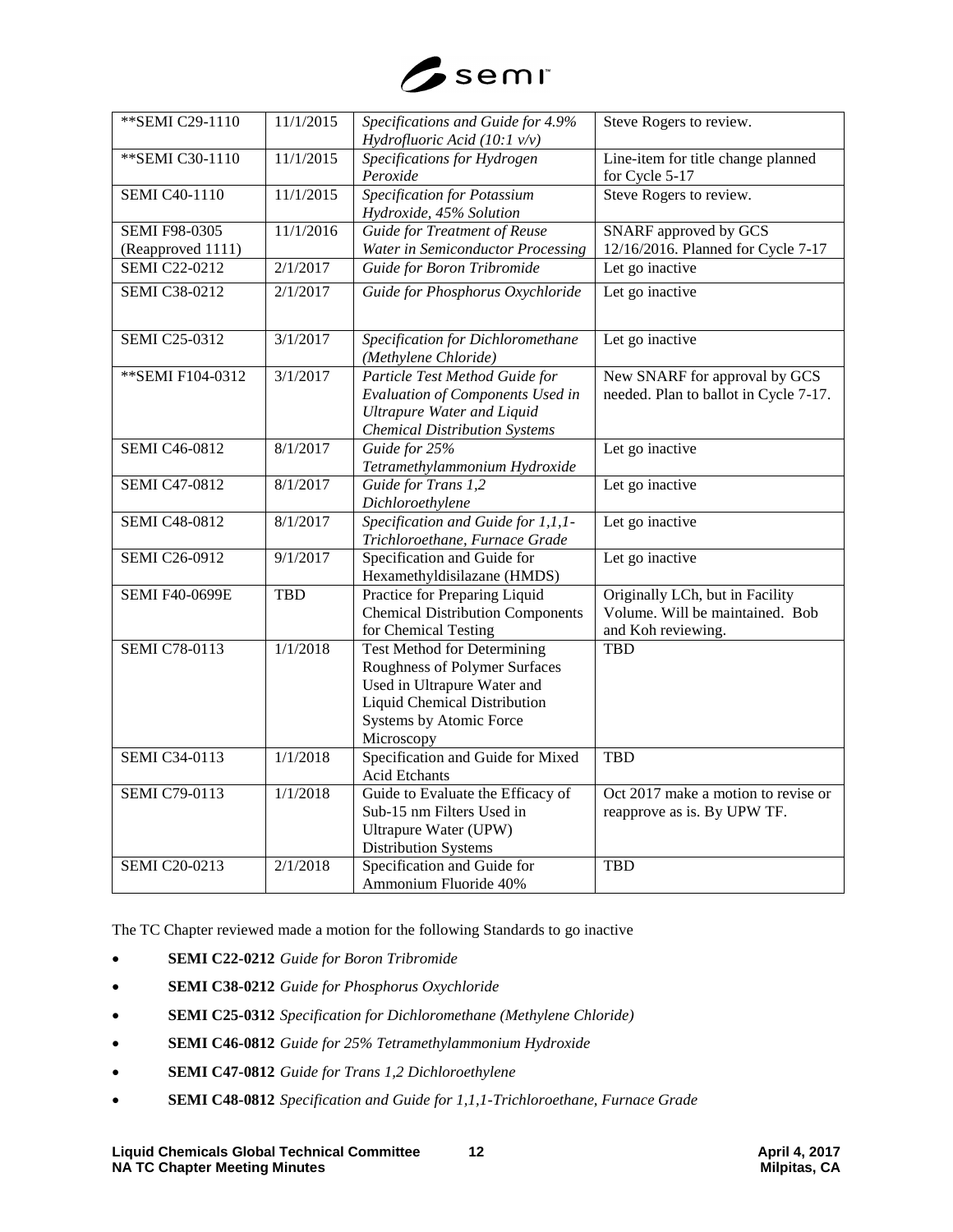

- **SEMI C26-0912** *Specification and Guide for Hexamethyldisilazane (HMDS)*
- **SEMI C21-0708** *Specifications and Guideline for Ammonium Hydroxide*

**Motion:** To let the following Standards go inactive: C22, C38, C25, C46, C47, C48, C26, C21 **By / 2nd:** Bob McIntosh (GF Piping) / Koh Murai (Mega Fluids System) **Discussion:** None Vote: 7/0. Motion passed.

## 7.2 *SNARFs Approaching 3-Year Review*

The TC Chapter reviewed the below SNARFs and recommended to grant a one-year extension:

- SNARF #4957 Revision to SEMI C41-0705, *Specifications and Guidelines for 2-Propanol*, with title change to: *Specifications for 2-Propanol*
- SNARF #5642 Revision to SEMI C35-0708, *Specifications and Guideline for Nitric Acid* with title change to: *Specification and Guide for Nitric Acid*

| <b>Motion:</b>          | To grant one-year extensions to SNARF# 4957. Approved to extend till 4/13/2018  |
|-------------------------|---------------------------------------------------------------------------------|
| $By / 2nd$ :            | Koh Murai (Mega Fluids System) / Slava Libman (Air Liquide)                     |
| Discussion:             | None                                                                            |
| Vote:                   | 7/0. Motion passed.                                                             |
|                         |                                                                                 |
| <b>Motion:</b>          | To grant one-year extensions to SNARF# 5642. Approved to extend till 07/09/2018 |
| $Bv / 2nd$ :            | Koh Murai (Mega Fluids System) / Frank Flowers (Peroxy Chem)                    |
| <b>Discussion:</b> None |                                                                                 |
|                         |                                                                                 |

**Vote:** 7/0. Motion passed.

#### **Action Item(s):**

(Inna Skvortsova SEMI, Steve R.) Steve to make recommendation on SEMI C41. Inna support the SNARF.

(Inna Skvortsova SEMI) Arrange access to SEMI C1 for Bob McIntosh – doc version for editing; Kirsten – SEMIViews Read-only.

#### **8 New Business**

*8.1 New TFOFs and SNARFs Authorization:*

- No new TFOFs
- New SNARFs:

Technical Committee reviewed the draft SNARF and approved to distribute SNARF for Revision to SEMI C45- 0309E, *Specification and Guideline for Tetraethylorthosilicate (TEOS)* with title change to: *Specification and Guide for Tetraethylorthosilicate (TEOS)* for 2-week Global TC membership review followed by GCS approval.

| <b>Motion:</b>             | Move to approve distributing draft SNARF for Revision to SEMI C45-0309E for 2-week member review<br>and GCS approval. |
|----------------------------|-----------------------------------------------------------------------------------------------------------------------|
| $\rm\,Bv$ / $\rm 2^{nd}$ : | Don Hadder (Intel) / Bob McIntosh (GF Piping)                                                                         |
| <b>Discussion:</b>         | None                                                                                                                  |
| Vote:                      | 7/0. Motion passed.                                                                                                   |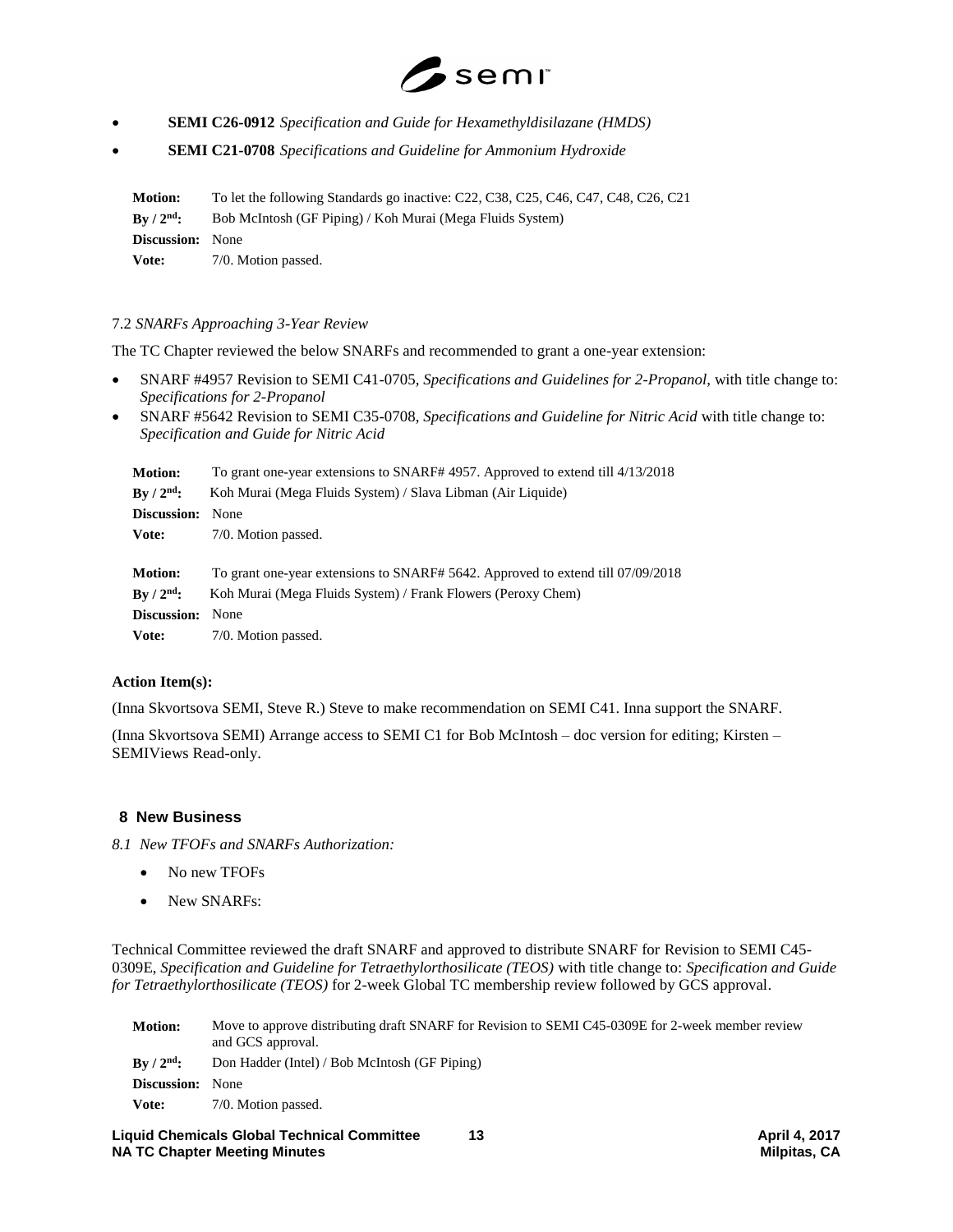

Technical Committee reviewed the draft SNARF and approved to distribute SNARF for Revision to SEMI F104, *Particle Test Method for Evaluation of Components Used in Ultrapure Water and Liquid Chemical Distribution Systems* for 2-week Global TC membership review followed by GCS approval.

| <b>Motion:</b>             | Move to approve distributing draft SNARF for Revision to SEMI F104 for 2-week member review and<br>GCS approval. |  |
|----------------------------|------------------------------------------------------------------------------------------------------------------|--|
| $\rm\,Bv$ / $\rm 2^{nd}$ : | Frank Flowers (Peroxy Chemicals) / Slava Libman (Air Liquide)                                                    |  |
| <b>Discussion:</b> None    |                                                                                                                  |  |
| Vote:                      | 7/0. Motion passed.                                                                                              |  |

Technical Committee reviewed and approved new SNARF for Line Item Revision to SEMI C30-1110, *Specifications for Hydrogen Peroxide* to correct nonconforming title to: *Specification for Hydrogen Peroxide* 

| <b>Motion:</b>              | Move to approve new SNARF for Line Item Revision to SEMI C30-1110 |  |
|-----------------------------|-------------------------------------------------------------------|--|
| $\rm{Bv}$ / $\rm{2^{nd}}$ : | Frank Flowers (Peroxy Chemicals) / Koh Murai (Mega Fluids System) |  |
| <b>Discussion:</b> None     |                                                                   |  |
| Vote:                       | 7/0. Motion passed.                                               |  |

#### *8.2 New Ballots Authorization:*

- Ballot # 5831 submitted by CAM TF is approved for Cycle 5-2017 submission.
- Ballot #5642 submitted by CAM TF is approved for Cycle 5-2017 submission.
- Ballot #TBD submitted by CAM TF for Line-item revision to C30-1110 is approved for Cycle 5-2017 submission.
- Ballot #6136 submitted by UPW TF is approved for Cycle 7-2017 submission.

| <b>Motion:</b> | Ballot # 5831 for Revision to SEMI C27-0708, Specifications and Guideline for Hydrochloric Acid with title<br>change to: Specification and Guide for Hydrochloric Acid to be balloted in cycle 5-2017 |  |  |
|----------------|-------------------------------------------------------------------------------------------------------------------------------------------------------------------------------------------------------|--|--|
| $By / 2nd$ :   | Frank Flowers (Peroxy Chemicals) / Chuck Dale (GE)                                                                                                                                                    |  |  |
| Discussion:    | None                                                                                                                                                                                                  |  |  |
| Vote:          | 7-0. Motion passed.                                                                                                                                                                                   |  |  |
| <b>Motion:</b> | Ballot #5642 for Revision to SEMI C35-0708, Specifications and Guideline for Nitric Acid with title change to:<br>Specification and Guide for Nitric Acid to be balloted in Cycle 5 2017              |  |  |
| By $/ 2nd$ :   | Frank Flowers (Peroxy Chemicals) / Bob McIntosh (GF Piping)                                                                                                                                           |  |  |
| Discussion:    | None                                                                                                                                                                                                  |  |  |
| Vote:          | 7-0. Motion passed.                                                                                                                                                                                   |  |  |
| <b>Motion:</b> | Ballot #6136 for Revision to SEMI F98-0305 (Reapproved 1111), Guide for Treatment of Reuse Water in<br><i>Semiconductor Processing</i> to be balloted in Cycle 7 2017                                 |  |  |
| $By / 2nd$ :   | Don Hadder (Intel) / Koh Murai (Mega Fluid Systems)                                                                                                                                                   |  |  |
| Discussion:    | None                                                                                                                                                                                                  |  |  |
| Vote:          | 7-0. Motion passed.                                                                                                                                                                                   |  |  |
|                |                                                                                                                                                                                                       |  |  |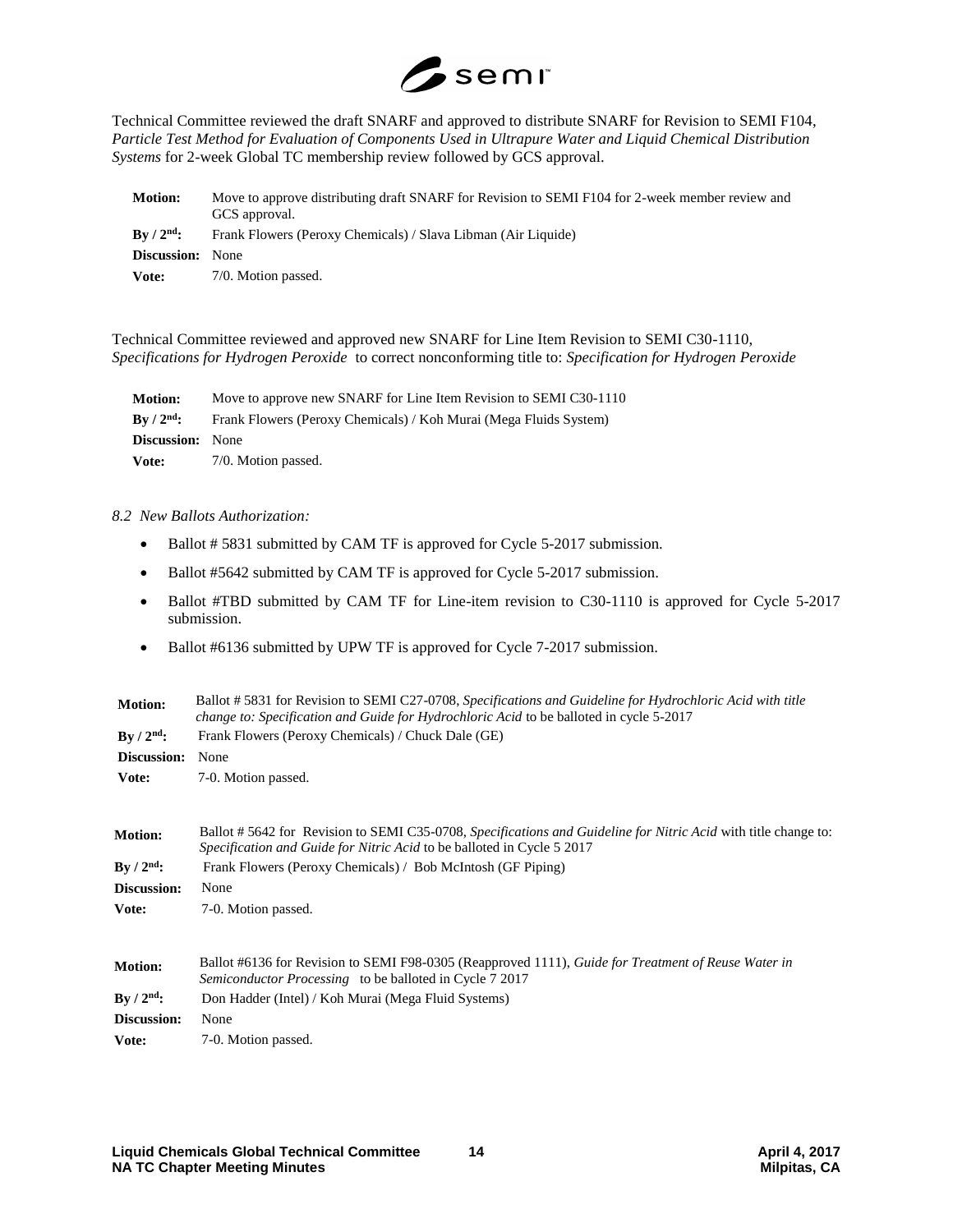

| <b>Motion:</b>     | Ballot #TBD for Line Item Revision to SEMI C30-1110, Specifications for Hydrogen Peroxide, to correct<br>nonconforming title to: <i>Specification for Hydrogen Peroxide</i> to be balloted in Cycle 5 2017 |  |
|--------------------|------------------------------------------------------------------------------------------------------------------------------------------------------------------------------------------------------------|--|
| $\rm{Bv}/2^{nd}$ : | Frank Flowers (Peroxy Chemicals) / Koh Murai (Mega Fluid Systems)                                                                                                                                          |  |
| Discussion:        | None                                                                                                                                                                                                       |  |
| Vote:              | 7-0. Motion passed.                                                                                                                                                                                        |  |

#### *8.3 SECC (former WECC) and IRDS Council Reports*

Slava Libman presented update from April 2, 2017 IRDS Yield Enhancement meeting.

## **Attachment 11: IRDS – Yield Update (Monterey).pdf**

#### **9 Action Items Review**

9.1 Previous Meeting(s) Action Items

Inna Skvortsova (SEMI) reviewed open action items. These can be found in the Previous Meeting(s) Action Items table at the beginning of these minutes.

9.2 New Action Items

Inna Skvortsova (SEMI) reviewed the new action items. These can be found in the New Action Items table at the beginning of these minutes.

#### **10 Next Meeting and Adjournment**

The next meeting is scheduled for July 11, 2017 at San Francisco, CA. See<http://www.semi.org/en/events> for the current list of meeting schedules.

Having no further business, a motion was made to adjourn. Adjournment was at 4:31 PM.

Respectfully submitted by:

Inna Skvortsova

Sr. Standards Coordinator

SEMI North America

Phone: 408-9436996

Email: iskvortsova@semi.org

#### Minutes tentatively approved by:

| Don Hadder (Intel); Co-chair         | <date approved=""></date> |
|--------------------------------------|---------------------------|
| Frank Flowers (PeroxyChem); Co-chair | <date approved=""></date> |

#### **Table 13 Index of Available Attachments#1**

| Title                                                                   | Title                                 |
|-------------------------------------------------------------------------|---------------------------------------|
| Attachment 01: SEMI Standards Required Elements.ppt                     | Attachment 07: 6086 Procedural Review |
| Attachment 02: NA Liquid Chemicals TC Meeting Minutes<br>(Nov 2016).pdf | Attachment 08: 6129 Procedural Review |